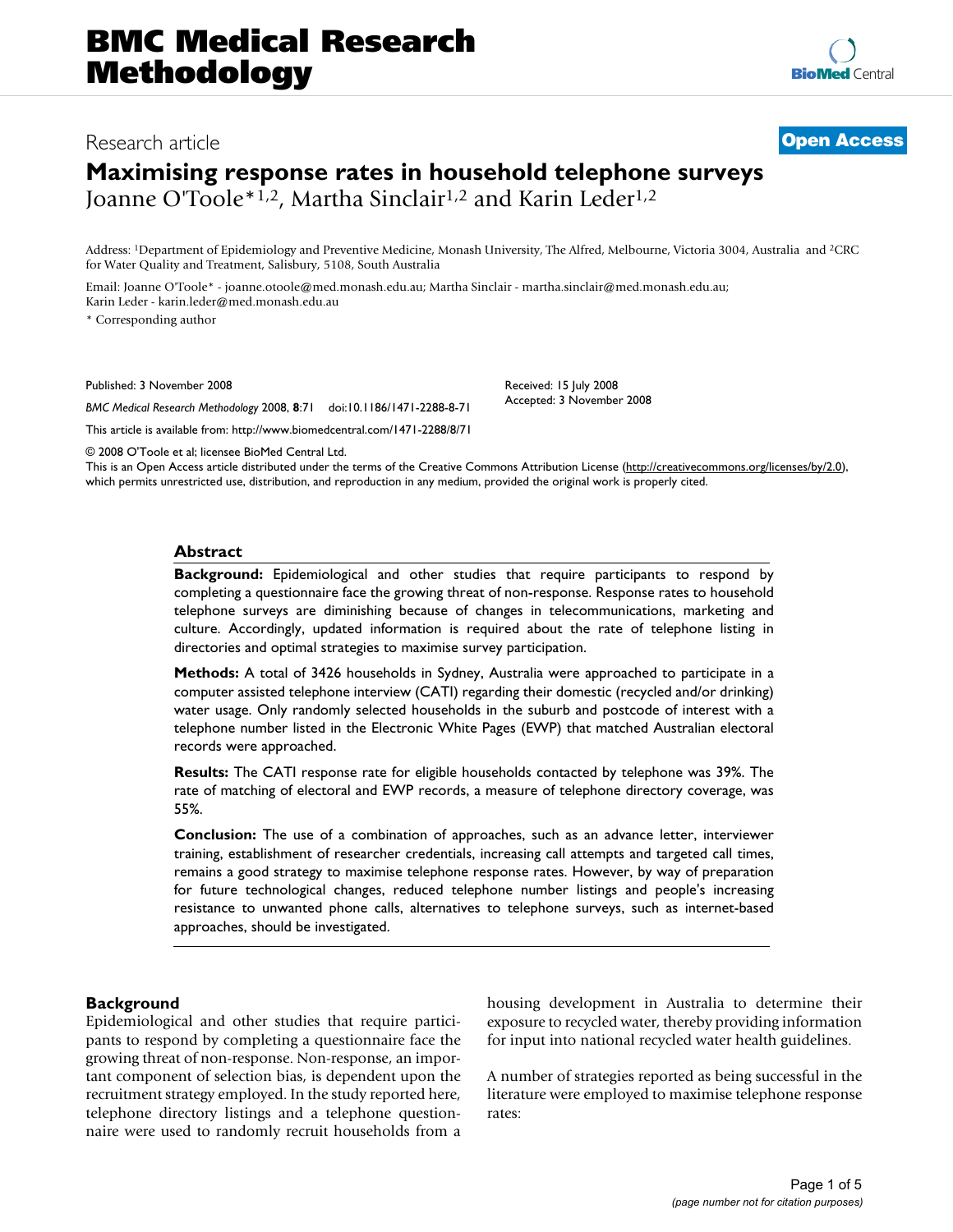i. Despatch of a personally addressed introductory letter in advance of a telephone approach [1-4]

ii. Increasing the number of call attempts [3]

iii. Targeting call times [3]

iv. Training of interviewers [3]

v. Establishment of credentials and survey significance at the start of the interview [5].

This paper reports on the combined success of these strategies to maximise telephone response rates in the context of telecommunication changes and on the scope of the problem of using a telephone database for recruitment of a representative Australian household sample.

## **Methods**

This study was conducted as a University survey and was approved by Monash University Standing Committee on Ethics in Research involving Humans. Target households were located in a housing development (total 16,000 households) in metropolitan Sydney supplied with conventional tap water and recycled water through separate pipe systems. Households located within metropolitan Sydney, supplied with drinking water only were used as controls. A computer assisted telephone interview (CATI) of approximately 15 minutes duration was administered to householders from February to April 2006 immediately following the conduct of a pilot study (November 2005 to January 2006) performed to assess the logistical requirements and likely reduction in numbers at each step of household selection and recruitment.

To obtain the names and addresses of householders, electoral information was acquired. In Australia, voting is compulsory and the electoral roll provides an easily accessible and up to date means of contacting persons for health research studies. Records were grouped according to electorate, suburb, postcode, street number and address resulting in a list of households (single dwellings) located in the areas of interest. Random sequences of target and control households were generated, and for the first 3500 households in each group, data matching with the Electronic White Pages (EWP) was performed for the purpose of obtaining telephone numbers. The generated random sequence of households was the order in which data matching with EWP was performed and introductory letters were sent. Telephone matching of records was only performed for 7000 households (3500 households from each group) as pilot study results indicated that this would be sufficient to achieve a total sample size of 1000 CATIs. The sample size of 500 target and 500 control households for the main study was based both on budgetary considerations and on a required minimum of 200 target households also completing and returning a water activity diary (allowing for a comparison of diary and CATI responses corresponding to a 95% confidence interval of 0.5–0.7 where the weighted kappa statistic is 0.6 [6]) (diary results are not reported here).

Elector households with a listed telephone number in the EWP were sent an introductory letter inviting them to participate in the study. Telephone contact was commenced one to three weeks after the introductory letter despatch. Four telephone contact attempts were made before contact was terminated. The majority of telephone calls were made between 6 pm and 9 pm based on pilot study results showing that highest contact rates with householders were obtained within this time period. Interviewers were trained in the administration of the CATI and were provided with a preamble script that reinforced both the credentials of the University and the health related outcome of the study.

The CATI response rate was computed as the number of completed interviews divided by the number of eligible and/or contacted households. Eligibility for telephone interview comprised persons of 18 years of age or older, residing in single housing units within suburbs of interest with sufficient command of English to complete the CATI. For the target households an additional eligibility criterion was supply of recycled water (not all households in target suburbs are supplied with recycled water for geographical and/or historical reasons). Three additional versions of the response rate were also calculated. In the first, the total number of households to which letters were sent was used as the denominator. This represents a theoretical lower limit to the response rate, as it includes both eligible and ineligible households. In the second version, an estimate of the total number of eligible households to which letters were sent was used as the denominator; this estimate was arrived at by assuming that the rate of eligibility among households not contacted was the same as that among households that were contacted. In the third version, the total number of households contacted was used as the denominator.

## **Results**

Table 1 shows household recruitment results. These results show that the rate of matching of electoral and EWP records was 55% (3864 out of 7000 households). The average CATI response (completion) rate for 2663 eligible households (1262 target and 1401 control households) contacted by telephone was 39%.

Overall 84% of households were contacted by telephone and only 4% of households had an invalid telephone number. The total number of telephone calls made, based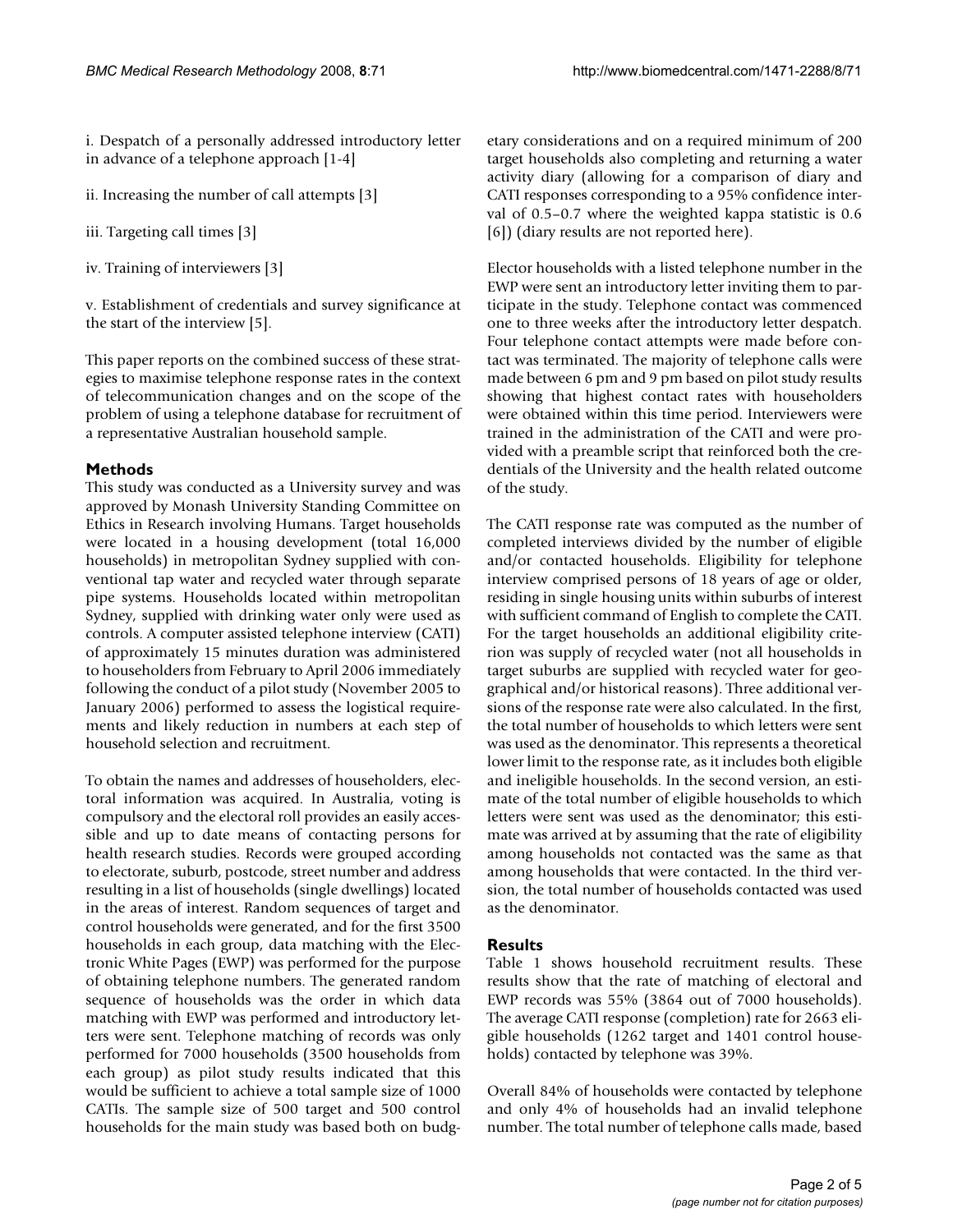| Parameter                                                                                                      |                   | Target (recycled water) households  Control (drinking water only) households |
|----------------------------------------------------------------------------------------------------------------|-------------------|------------------------------------------------------------------------------|
| Total number of households                                                                                     | $16,000$ (approx) | Unlimited                                                                    |
| Households in the delimited AEC sampling frame                                                                 | 13,940            | 10.097                                                                       |
| Households randomly selected from delimited<br>electoral sampling frame for data matching with EWP<br>database | 3500              | 3500                                                                         |
| Households with listed EWP telephone number                                                                    | 1995              | 1869                                                                         |
| Number of introductory letters sent (pilot study)                                                              | 295               | 143                                                                          |
| Number of introductory letters sent*                                                                           | 1700              | 1726                                                                         |
| Number of households successfully contacted by<br>telephone*                                                   | 1410              | 1444                                                                         |
| Number of eligible# households successfully<br>contacted by telephone*                                         | 1262              | 40                                                                           |
| Households with an invalid telephone number*                                                                   | 72                | 66                                                                           |
| Number of completed interviews*                                                                                | 523               | 514                                                                          |

#### **Table 1: Household recruitment results for recycled water exposure study**

AEC = Australian Electoral Commission EWP = Electronic White pages

 $* =$  main study

# Eligibility = persons of 18 years of age or older, residing in single housing units within suburbs of interest with sufficient command of English. For the target households an additional eligibility criterion was supply of recycled water

on 4 contact attempts before a household was given a 'completed' status, was 7445. After one, two, and three telephone contact attempts, 44.3%, 66.5% and 78.5% of households respectively were able to be given a 'completed' status.

Table 2 shows the CATI response rates using four different denominators for the calculation of results. Response rates (all households) ranged from 30% to 39% depending upon the denominator used for the calculation.

#### **Discussion**

Results (Table 2) show that even when the CATI response rate is calculated using the number of letters sent as the denominator, a probable underestimate given that some letters would be sent to ineligible households, it is higher at 30% (all households) than that obtained for similar water usage studies conducted by Sydney Water Corporation (SWC) in the same period (Sydney Water Corporation, personal communication). In a 2005 residential survey performed by SWC where response rates were cal-

#### **Table 2: CATI response rates**

| <b>Denominator</b>                                       | Response rate (denominator used in calculation) |                                 |                             |
|----------------------------------------------------------|-------------------------------------------------|---------------------------------|-----------------------------|
|                                                          | Target households <sup>1</sup>                  | Control households <sup>2</sup> | All households <sup>3</sup> |
| Number of letters sent                                   | 31% (1700)                                      | 30% (1726)                      | 30% (3426)                  |
| Number of letters sent to estimated eligible households* | 34% (1522)                                      | $31\%$ (1674)                   | 33% (3196)                  |
| Number of households contacted by telephone              | 37% (1410)                                      | 36% (1444)                      | 36% (2854)                  |
| Number of eligible households contacted by telephone     | 41% (1262)                                      | 37% (1401)                      | 39% (2663)                  |

1 523 completed CATI 2 514 completed CATI 3 1037 completed CATI

\* = rate of eligibility of households contacted by telephone assumed to be the same for households not contacted by telephone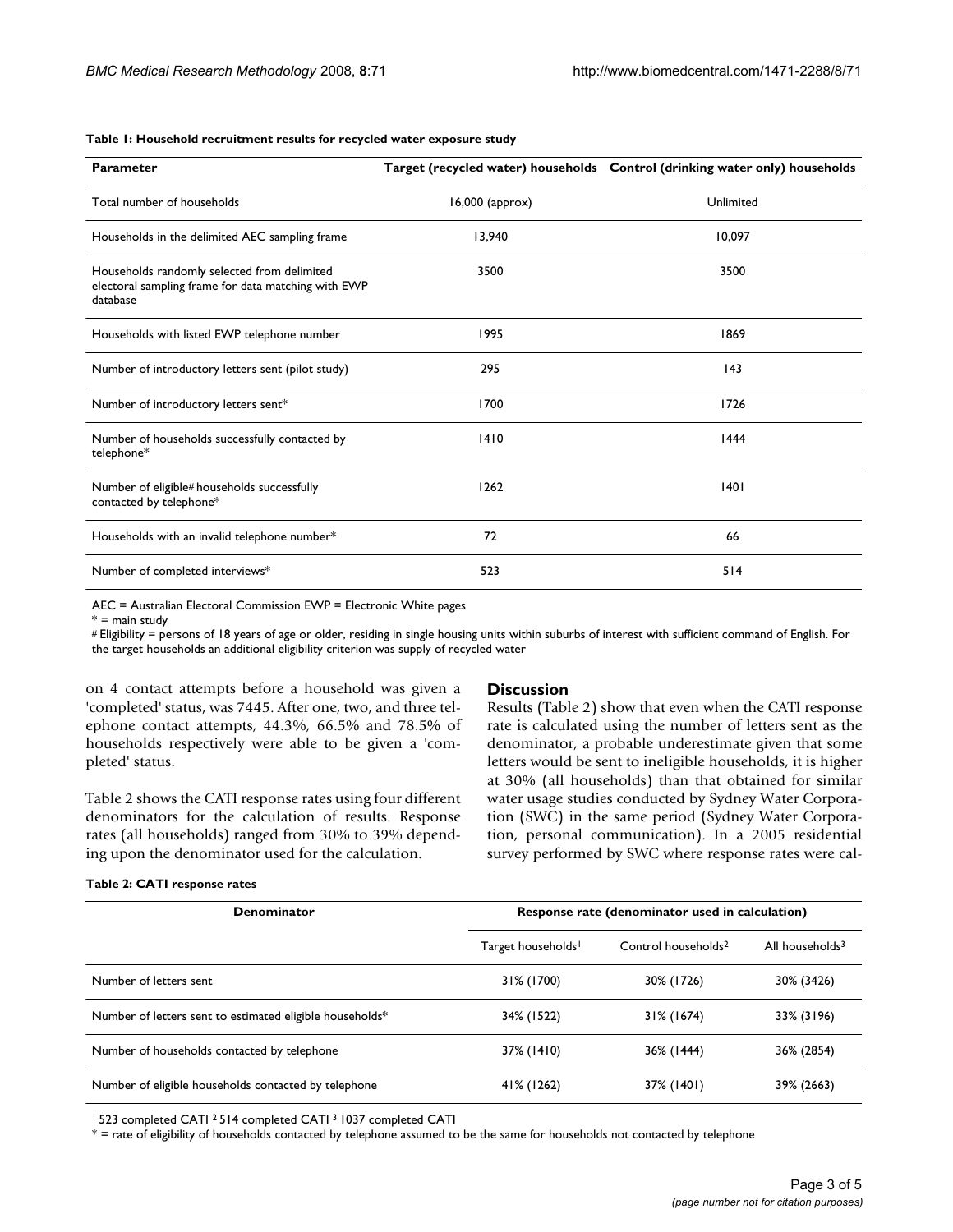culated using the number of eligible households contacted by telephone as the denominator, 1600 households (or 18%) responded fully out of 9729 potential contacts drawn from the EWP, of which 778 were ineligible. This compares with a response rate of 39% (all households) obtained for this study when response rates were calculated in exactly the same way. In another SWC study, where the internal client database was used and letters were sent to householders offering them an incentive to undertake interviews in their home, the response rate was 24%. In this latter case, householders were required to contact the water authority by telephone if they wished to participate in the survey (Sydney Water Corporation, personal communication). Taken together these comparisons show that irrespective of the way in which the CATI response rate is calculated, response rates in this study are between 25% – 116% higher than those obtained for water authority initiated surveys. This suggests that the combination of strategies used in this study to maximise telephone survey response rates was effective and that these strategies should continue to be used.

A limitation of the study is that the effectiveness of each of the individual strategies employed could not be assessed. It is therefore possible that some of the strategies may have prevented the response rate from being even higher. We regard this as unlikely based on documented enhanced telephone response rates of a personally addressed introductory letter in advance of a telephone approach [1-4] and the short time (less than 3 weeks) between the letter and telephone contact. In addition, all comments about the letter if made by the householder on contact were positive. Also, contact rates increased progressively with the number of call attempts and the final telephone contact rate was high at 84%. Furthermore, results of the pilot study showed that rate of telephone contact was highest for the 6–9 pm time frame when the majority of telephone contact attempts were made. Despite recent lobbying for, and support of, "Do not call" registers in Australia, giving a strong indication of attitudes to unwanted phone calls, the high response rate relative to water authority studies also suggests that the establishment of University credentials and significance of the survey at the start of the telephone interview assisted to maximise response rates. Training of interviewers and establishment of credentials and survey significance are also practices documented as improving response rates [5].

The high telephone contact rate (84%) and low rate of invalid telephone numbers (4%) validate the accuracy of the EWP. However, it is the decreasing coverage of the EWP that is of concern for future studies. Although it is difficult to obtain information from telecommunication service providers about the rate of telephone listing in

directories, it is important that such rates are monitored so that recruitment strategies can be adjusted accordingly. The 45% of households without a listed telephone number in this study compares with a reported estimate of 13% in 1996 [7], demonstrating the impact of changing patterns of telephone ownership and the increasing availability of new technology.

When the percentage of target households with listed telephone numbers (57%) is combined with an estimated coverage rate of the filtered Australian Electoral Commission (AEC) database (13,940 out of 16,000 target households), the overall coverage of the combined AEC and EWP sampling frames for this study approximates at 50%. Despite this selection of only one half of the target households using the combined AEC and EWP sampling frame, we believe the strategy employed nonetheless maximised the number of completed CATIs compared with alternatives. In the absence of name and address details it is not possible to use the EWP to locate target households nor is there an ability to send a primer letter about the study in advance of a telephone approach. AEC records and client databases are alternative means of obtaining name and address information. However, use of water authority client records by independent researchers is provisional upon privacy provisions to householders being met and ethics approval being given for the water authority to provide this information. Random digit dialling, another possible alternative to select households for telephone surveys does not permit the sending of a primer letter and household selection is problematic. For example, the 16,000 target households in this study were covered by four telephone exchanges and at least 11 non-sequential sets of telephone numbers. In addition, use of telephone numbers for other telecommunication options (e.g. internet or fax) makes it more difficult to select a household from a random digit sampling frame [8]. The use of AEC records alone to administer a postal survey was not contemplated because of the number of survey questions and low participation rates of postal surveys.

The ability to select an average of 55% of households for telephone interview based on their listing in the EWP is a limitation of the selection and recruitment strategy employed leading to questions about the representativeness of the sample households. While it is possible that the water-using behaviour of listed and non-listed households in the EWP does vary, we consider that EWP listing is unlikely to be a primary determinant in the volume of water used by households. The relative uniformity in household characteristics that drive water usage such as garden area, garden age and household size in the entire target survey area independent of EWP listing supports this assumption. However, water usage by households within each of the target and control areas may not be